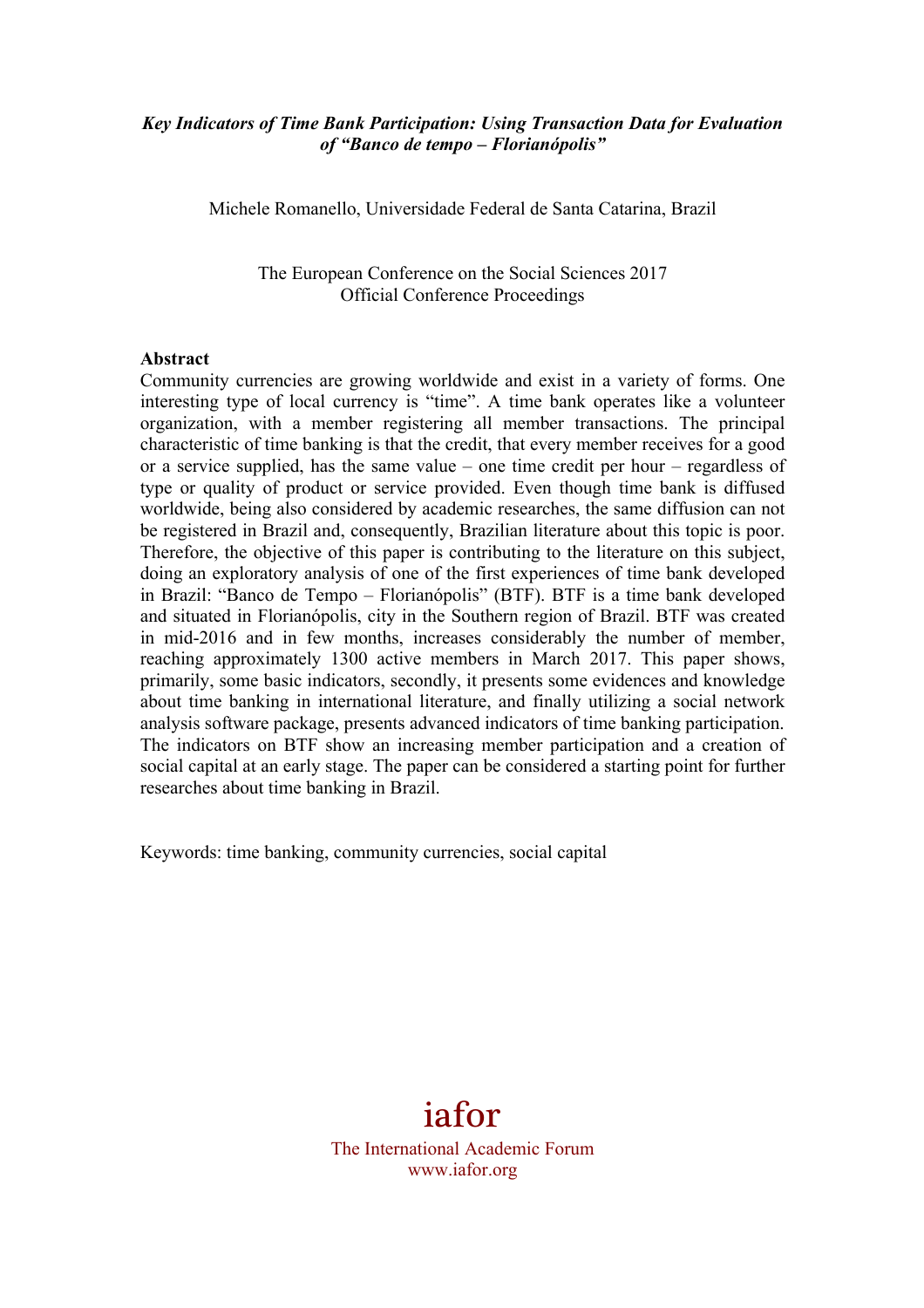### **Introduction**

Community currencies are growing worldwide and exist in a variety of forms. Community currencies have a long and important history outside Brazil: generally, they raised in situations of economic recession when cash shortages hampered normal economic activity, but recently they have been implemented to achieve also social and environmental objectives as well as economic (Seyfang, 2000).

"Local exchange trading schemes" (LETS) are the most popular form of community currency. A LETS is a type of trading organisation in which members do not use cash in transaction of goods and services among themselves and it is usually managed by community volunteers. Instead of using money, participants utilize a "local currency", which can be used and circulates only within the LETS, in contrast with footloose conventional money (Seyfang, 2001).

One interesting type of local currency that can be used in LETS is "time". A time bank operates like a volunteer organization, with a member registering all member transactions. The principal characteristic of time banking is that the credit, that every member receives for a good or a service supplied, has the same value – one time credit per hour – regardless of type or quality of product or service provided. A member that helps another member, providing goods or services, earns credits, that afterwards will be spent by this member to receive help as well (Cahn, 2000).

Even though time bank is diffuse worldwide, becoming an important reality in UK, US and other regions of the world<sup>1</sup>, being also considered by academic researches, the same diffusion can not be registered in Brazil and, consequently, Brazilian literature about this topic is poor. Therefore, the objective of this paper is contributing to the literature on this subject, analysing one of the first experiences of time bank developed in Brazil: "Banco de Tempo – Florianópolis" (BTF).

BTF is a time bank developed and situated in Florianópolis, city in the Southern region of Brazil with a population of  $477798^2$ . BTF was created in mid-2016 and in few months, increases considerably the number of members, reaching approximately 1300 members in March 2017.

This paper aims to analyses economic transactions between BTF members, utilizing some indicators, with the objective of assessing the health of the network, evidencing the ways by which participation increases and analysing the presumed increase of social capital in the city.

The data used are about members and transaction furnished by the organization of  $BTF<sup>3</sup>$ .

<u> 1989 - Johann Stein, fransk politik (d. 1989)</u>

<sup>&</sup>lt;sup>1</sup> In 2008, timebanking was celebrating its 10th anniversary in the UK, with 600,000 hours of mutual exchange and 109 active timebanks (Ryan Collins et al, 2008). Besides this, time banks have arisen in Mexico, Uruguay, Senegal, Thailand, Japan (Seyfang, 2011)

<sup>&</sup>lt;sup>2</sup> Estimated inhabitant in 2016. Source: Brazilian Institute of Geography and Statistics (IBGE).<br><sup>3</sup> I thank BTF administrators for the data supplied and the availability, in particular Ms Geovana

Madeira Narcizo.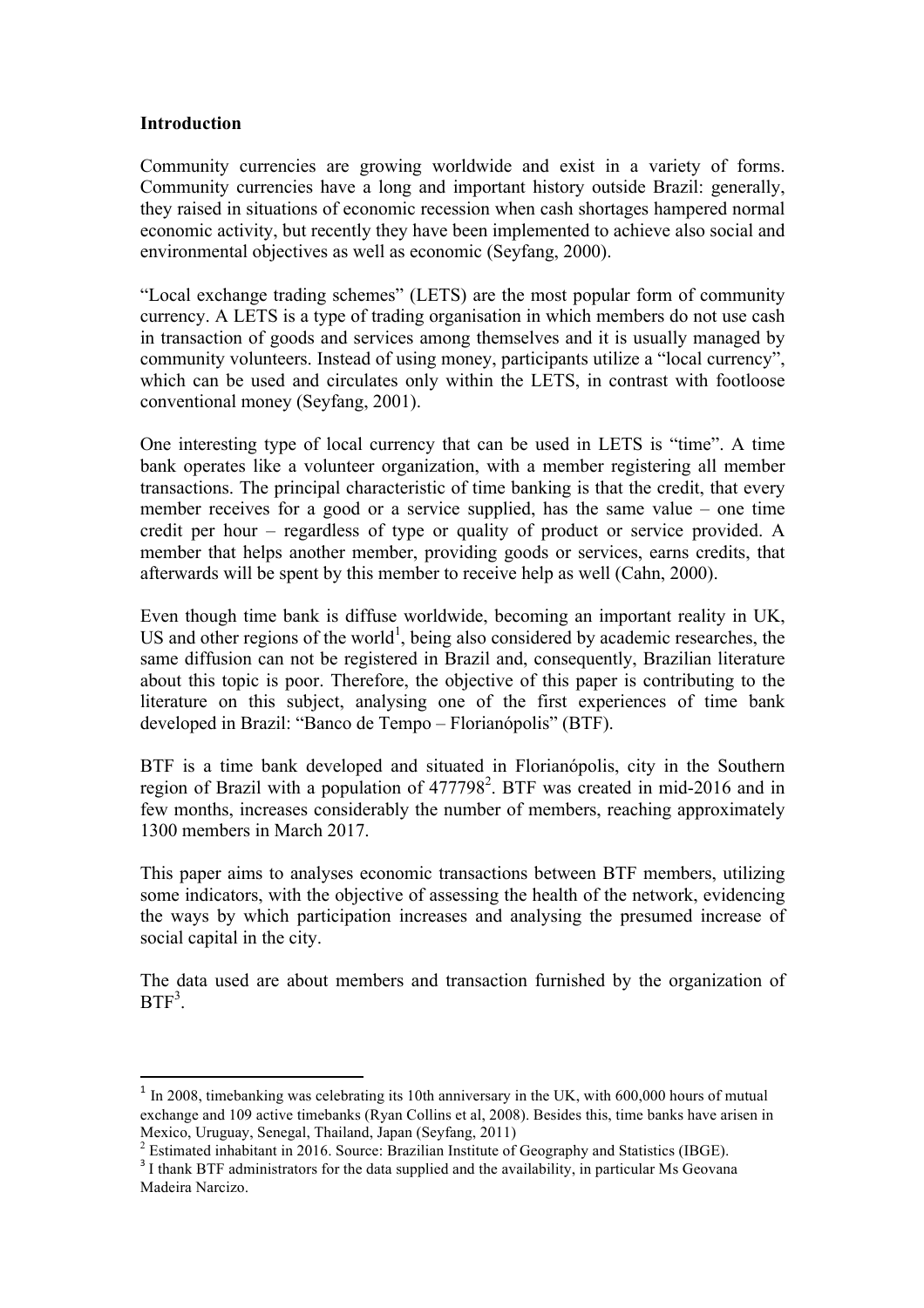The essay is divided in three sections, excluding introduction and conclusion: in the first section, some operational information of BTF is presented; in the second section, the literature review puts into evidence the history, the experiences and the knowledge about timebanking in the international literature; in the third section, key indicators about BTF are analysed; and in the fourth section, advanced indicators about BTF are showed and analysed.

# **1. Banco de Tempo – Florianópolis**

Banco de Tempo – Florianópolis is based in the city of Florianópolis and accepts as members only inhabitant of this city. A person that wants to become a member has to apply and indicate the types and characteristics of goods and services that wants to supply.

In the website of BTF, it exists a list of all members specifying the goods and services supplied, so every member can check the list and find the needed good or service. In BTF the use of money is forbidden. The only means of payment is hours. Every member can buy (or sell) a good or a service using (or receiving) an amount of hours. The price, in hours, of goods or services is decided by mutual agreement between the seller and the buyer.

Every new member that enters BTF receives the 4 credits on loan, that can be used to make transactions in the system. Every new member that enters BTF generates 10 credits for bank: of these, 4 credits are lent to the new member and 6 credits are used for social project of  $BTF<sup>4</sup>$ . The movement of hours used is updated by the bank's administration virtually in the bank's own webpage: for this purpose, the buyer of a good or service must inform bank's administration about the type of good or services received, the time of the transaction and the hours that are exchanged.

# *2.* **Literature review**

 

Many researches [Gessel (1958); Keynes (1973); Douthwaite (1996); Robertson (1999); Jackson (2004)], most of time not directly linked to time bank, put into evidence some problems of current mainstream money system that can explain the emergence and the diffusion of LETS.

First of all, the fact that money has not only the function of medium of exchange, but also it is a store of value, incentives people to hoard money, withdrawing it from circulation and thus reducing the quantity available for transactions. In the modern economic system, the shortage of money leads to the fact that, on one side, there is people with skills and labour to offer, and, on the other, there is work that needs to be done or goods that are demanded, but there is not enough money to bring them together. So, the result is unemployment and needs that are not met.

Second, local economies normally suffer due to the possibility of money changing place without difficulty within a country. The mobility of money leads to 'capital

<sup>&</sup>lt;sup>4</sup> In this paper, social projects are not considered, given that its objective is focusing on transactions of goods and services.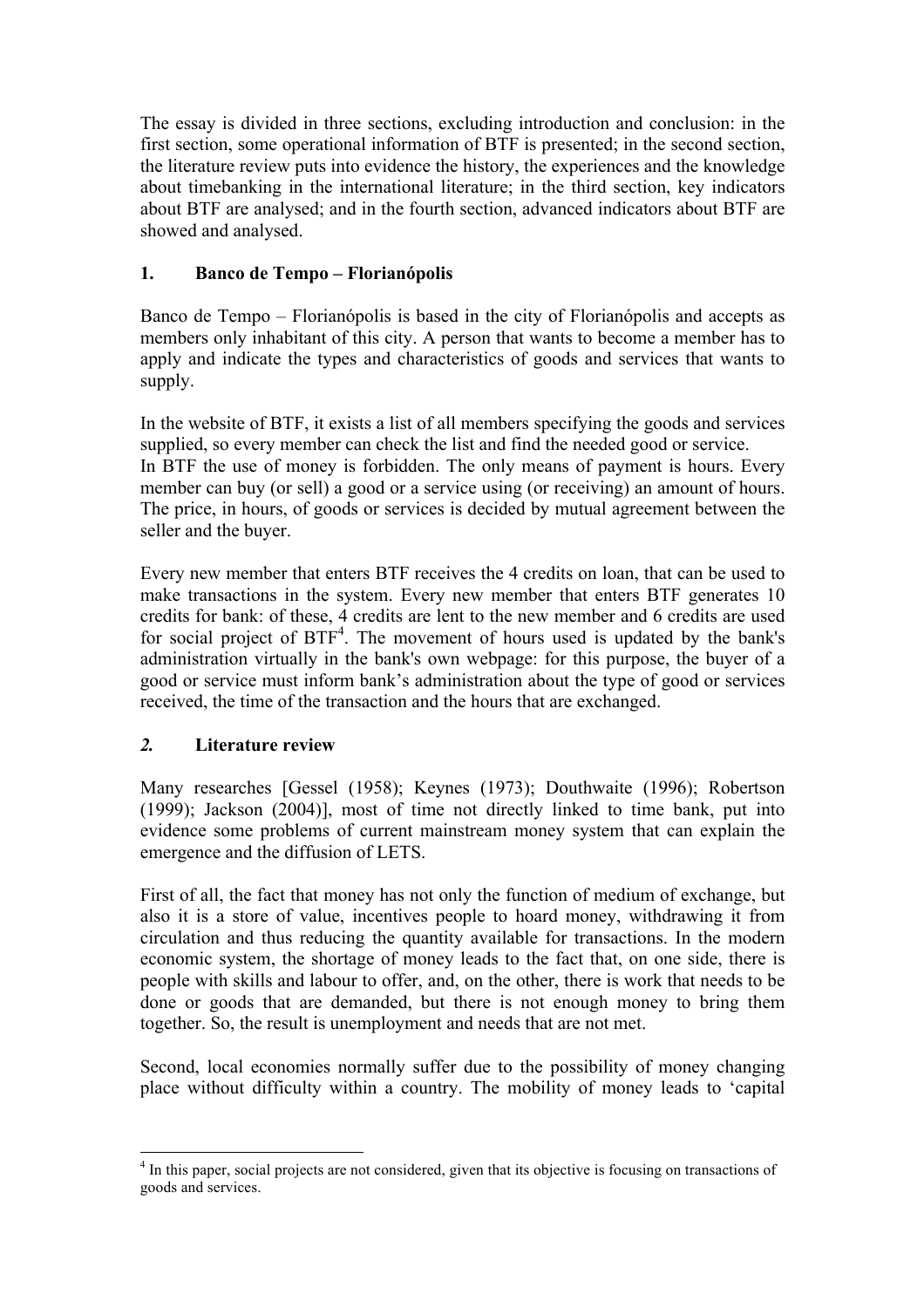flight' away from peripheral economic areas and in the direction of centres, so reducing the availability of means of exchange in some regions and communities.

Third, the current economic system gives a great value to some kinds of wealth and oversees others. Environmental and social costs and benefits are not considered in economic prices, and so the economic process of decision-making does not consider these costs and benefits. This fact leads to economic behaviours which worsen social quality of life and the environment, but which are completely rational within the market context. (Seyfang, 2004)

Continuing the analysis of the literature, the work of Seyfang (2001) analyses the impact and potential of a LETS to contribute to sustainable local development (SLD). The author introduces two different and contrasting models for sustainable local development: a mainstream approach, focused on local regeneration, called 'local economic development' (LED) approach; and a radical 'green' or 'new economics' strategy, called 'sustainable local development' (SLD) approach.

The following table 1 illustrates the differences between the two approaches.

| <b>According to LED view, local</b><br>currencies        | <b>According to SLD view, local</b><br>currencies          |
|----------------------------------------------------------|------------------------------------------------------------|
| Increase income of local economies                       | Local needs are met through<br>informal economy            |
| Incentive the formalization of<br>economy                | Work is redefined according to a<br>new economy system     |
| Help unemployed with "welfare"<br>services               | Promote localization                                       |
| Offer training or work experiences                       | Change consumption and prioritize<br>sharing and recycling |
| Increase social networks                                 | Build "green" social networks                              |
| Rise self-esteem of people                               |                                                            |
| $\Omega_{\text{out}}$ a $\Omega_{\text{out}}$ ang (2001) |                                                            |

**Table 1. Characteristics of LED and SLD approach**

Source: Seyfang (2001)

Ryan Collins et al (2008) affirm that exist three types of timebanking model: personto-person, person-to-agency and agency-to-agency.

The original model of timebanking, created by Edgar Cahn (1992), was the person-toperson (P2P) with time bank members can use time credits in exchange for goods and services managed by a central "time broker".

In person-to-agency approach (P2A), people can receive time credits in exchange for contribution to the objectives of an agency or community, normally public or third sector. In this case, the "bank" is the agency, which issues time credits for repaying time and effort received for their goals. The agency also offers a variety of choices for people to use these time credits.

The agency-to-agency approach (A2A) has several benefits. Through timebanking, organizations can share people and resources, without needing to use additional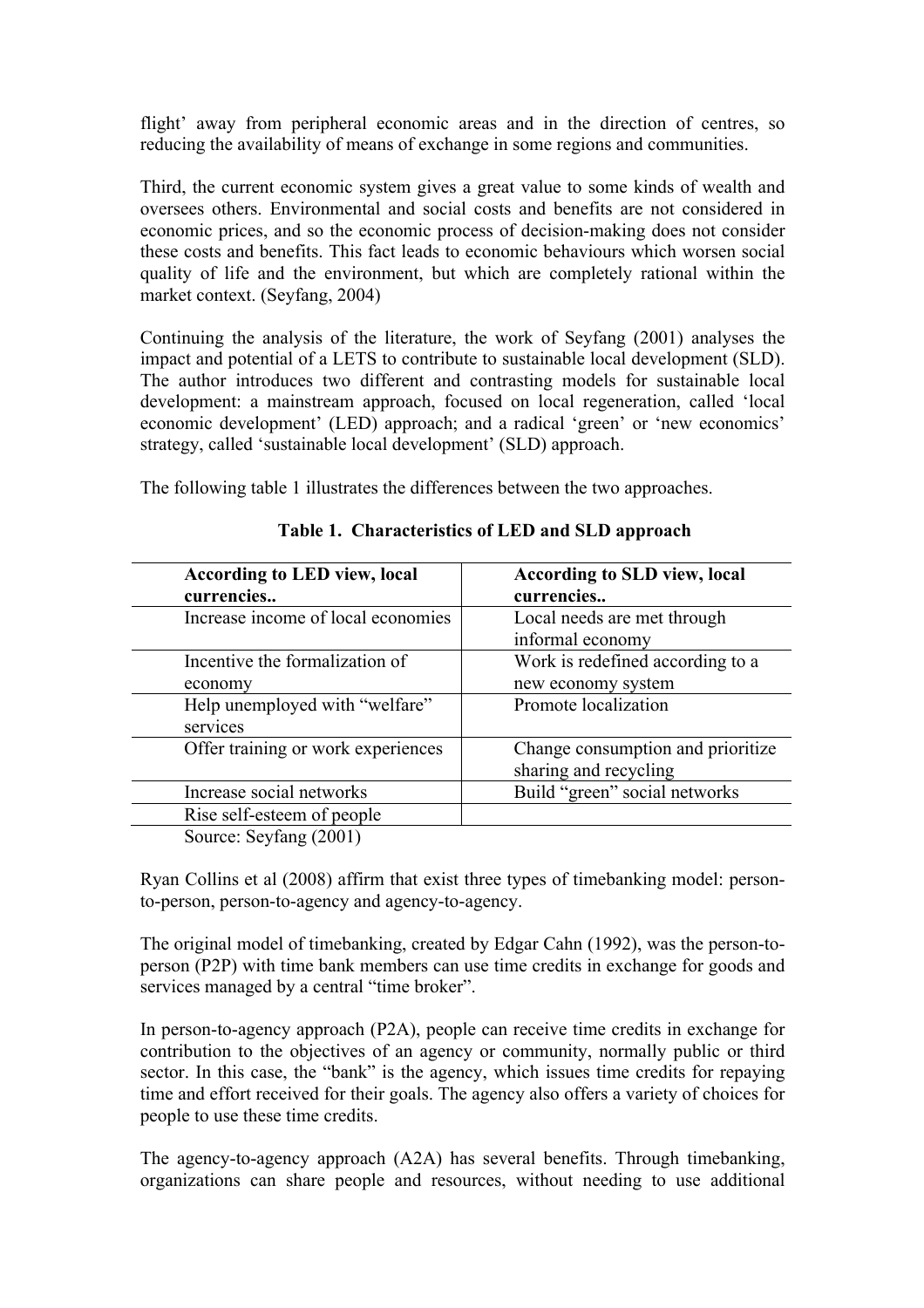resources. Most of the organisations, including commercial organisations, does not completely utilise the assets and staff capacity at their disposal. Therefore, organization can share, for example, empty meeting rooms, stationary mini-buses, wasted food and energy, old IT equipment (Ryan Collins et al, 2008).

According to this literature, we can affirm that BTF has characteristics for which it is person-to-person and person-to-agency organization at the same time. In fact, in BTF time bank members can earn time credits in exchange for goods and services (P2P) or can receive time credits in exchange for contribution to a social project (P2A).

Passing to the literature relative to timebanking, it can be affirmed that researches about this type of LETS have been predominately exploratory and descriptive, appropriate to a relatively new area of study in Brazil and internationally.

While surveys or interviews are necessary to study participation in printed community currencies where circulation is not able to be tracked, transaction records offer tremendous advantages for the study of time banks. There is very little published research on participation in time banks or LETS (Local Exchange and Trading Systems) that analyses official recorded transaction data.

An interesting topic of research about timebanking is the possibility of these organizations to reduce the suffering of poor people or to give some opportunities to unemployed people. Williams et al. (2001) evidence that 27.4 percent of transactions in British LETS are done with goods and services that otherwise would not have been bought, being a complement to regular income.

In Manchester time banks, 48.1 percent of the poor members and 44.4 percent of unemployed members declared that timebanking improved their life: more than one third of participants bought food in time bank, one third clothing, and 30 percent had done renovation and repair work via time bank. Considering traded goods and service, 52.5 percent of members would have bought them with traditional money if time banks hadn't existed (Williams, 1996).

Another important role of time banks is building social networks and social capital being an alternative to traditional family and community networks.

Most time bank participants say that the time bank helped them to build a network and solid friendships. In the research of Seyfang (2003), at Rushey Green Time Bank, situated in a deprived area of south London, 72 percent of the members affirmed that the project helped them to get to know more people, and 17% claimed to have acquired tight friendships.

# **3. Member participation: key indicators**

BTF was created in September 2015. During the first year, BTF did not grow and after a relaunch in August 2016, there was a boom in the number of members, which grows 1182% in six months, between September 2016 and March 2017.

The first indicator about BTF that can be studied is member participation. Participation in voluntary organizations generally tends to vary greatly among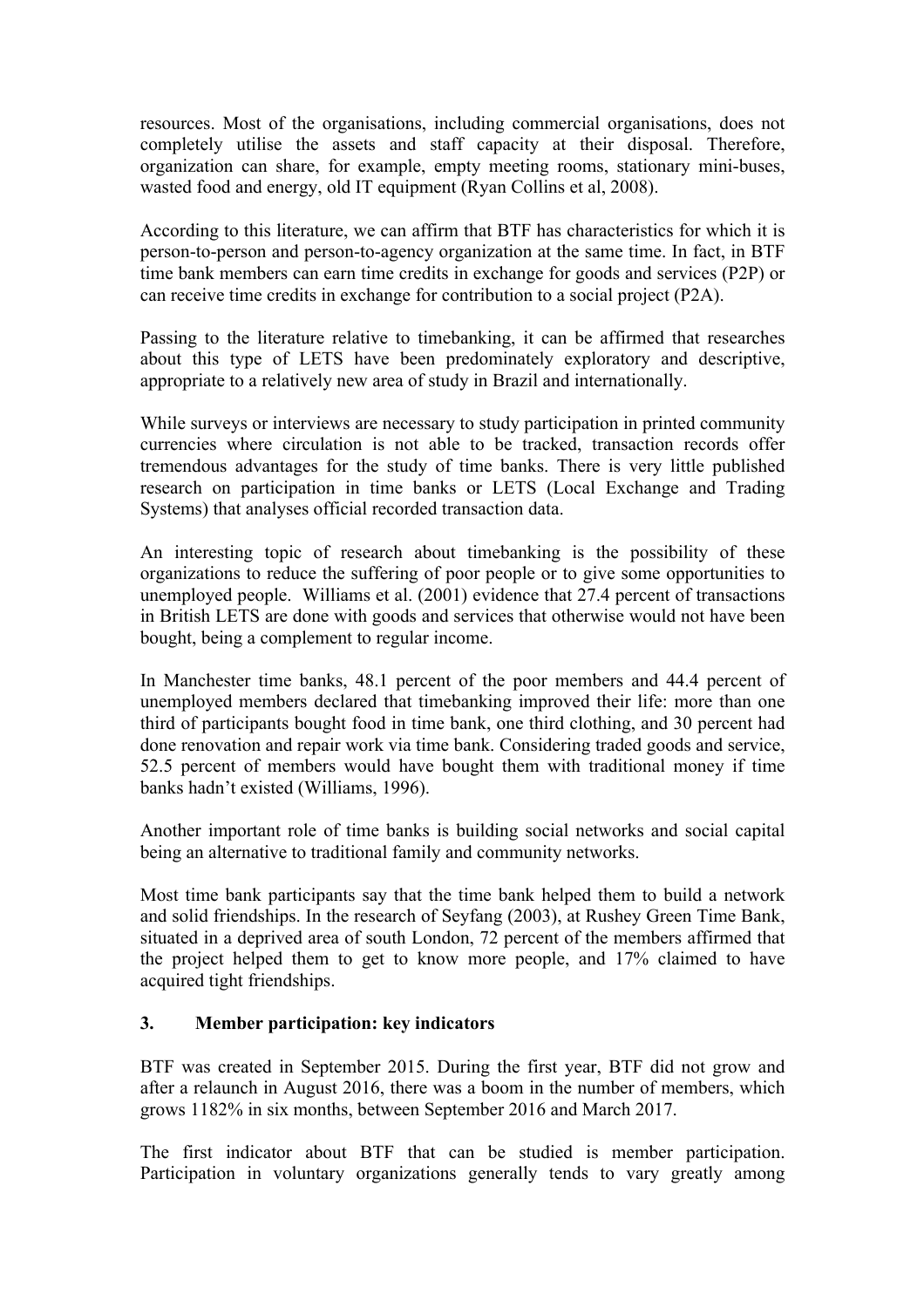members of the organization. This is known in the literature as differential participation. On one hand, some people join organizations and never really contribute, on the other hand, other people is only rarely active, and, finally, there are those who are extremely involved (Collom, 2012).

Also in the case of BTF, there are persons that are interested in the organization but do not participate, in this case they can not be considered members of BTF; others that are members but transacted few times or never; finally, others that are very active in buying and selling goods and services. The last two categories are included in the group of active members of BTF.

Data about active members are showed in Figure 1: the participation in BTF is increasing quickly and constantly in the few months since the relaunch in August 2016. The number of members that are registered as active has passed from 105 to 1347 between September 2016 and March 2017.



**Figure 1. Active members of Banco de Tempo - Florianópolis**

Source: Own elaboration – BTF data

The second key indicator is total number of hours used per month. This identifies turnover in the system, the number of hours used each month. Once the dataset is sorted by date of transaction and separated into month (as done for the computation of number of active members), one can easily sum the total hours used for transaction in each month and plot them in a graph as in following Figure 2. The total number of hours has become almost 12 times greater in three months, in the period from September 2016 until December 2016, passing from 26 to 316.5. There was a small decrease in the hours used in January 2017, succeeded by a high growth in the following months.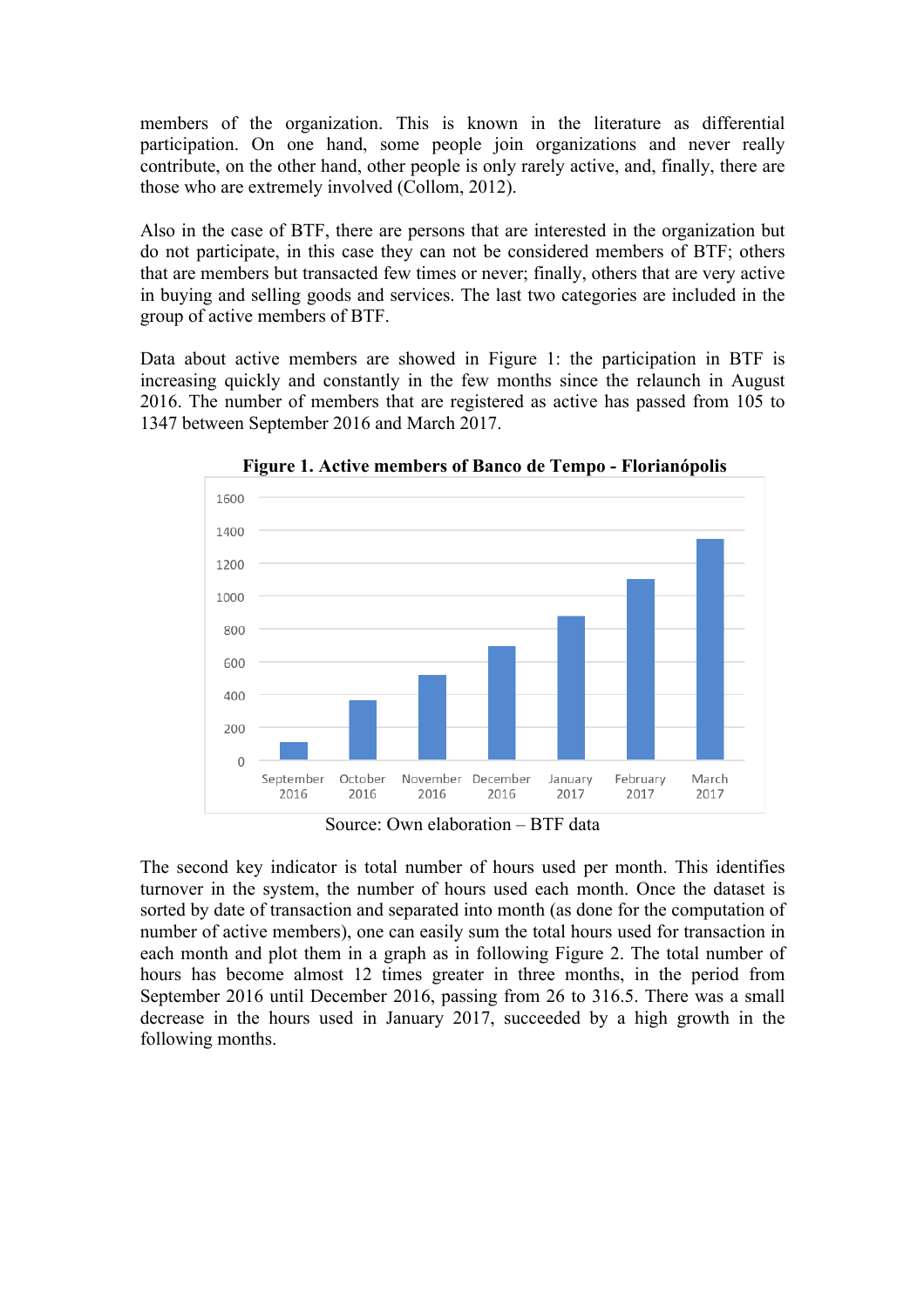

**Figure 2. Total number of hours used per month**

Source: Own elaboration – BTF transaction data

The increase of total number of hours used can be due to the growth in the number of active members, which rises constantly in the period (Figure 1), but also to the growth in the use of BTF by each member. Next indicators test this hypothesis.

Table 2 shows basic indicators about mean of hours used per member and mean of hours available per member.

| Table 2. Use and availability of hours in BTF |                              |                                   |  |  |
|-----------------------------------------------|------------------------------|-----------------------------------|--|--|
|                                               | Mean<br>of<br>hours used per | <b>Mean of hours</b><br>available |  |  |
| <b>Month</b>                                  | member                       | per<br>member                     |  |  |
| September 2016                                | 0.25                         | 4.01                              |  |  |
| October 2016                                  | 0.44                         | 4.04                              |  |  |
| November 2016                                 | 0.35                         | 4.06                              |  |  |
| December 2016                                 | 0.45                         | 4.27                              |  |  |
| January 2017                                  | 0.32                         | 4.41                              |  |  |
|                                               |                              |                                   |  |  |
| February 2017                                 | 0.60                         | 4.53                              |  |  |
| March 2017                                    | 0.77                         | 4.61                              |  |  |

**Table 2. Use and availability of hours in BTF**

Source: Own elaboration – BTF transaction data

In the second column of table 2, it can be observed the quantity of hours that each member spent on average each month. The figures indicate that there is not a trend in the expenditure of BTF members until January 2017. However, analysing the successive two month it can be affirmed that the growth in the use of BTF by each member contributed to the increase in total number of hours used**.** In the third column of table 2, it can be noted that the quantity of hours available for each member is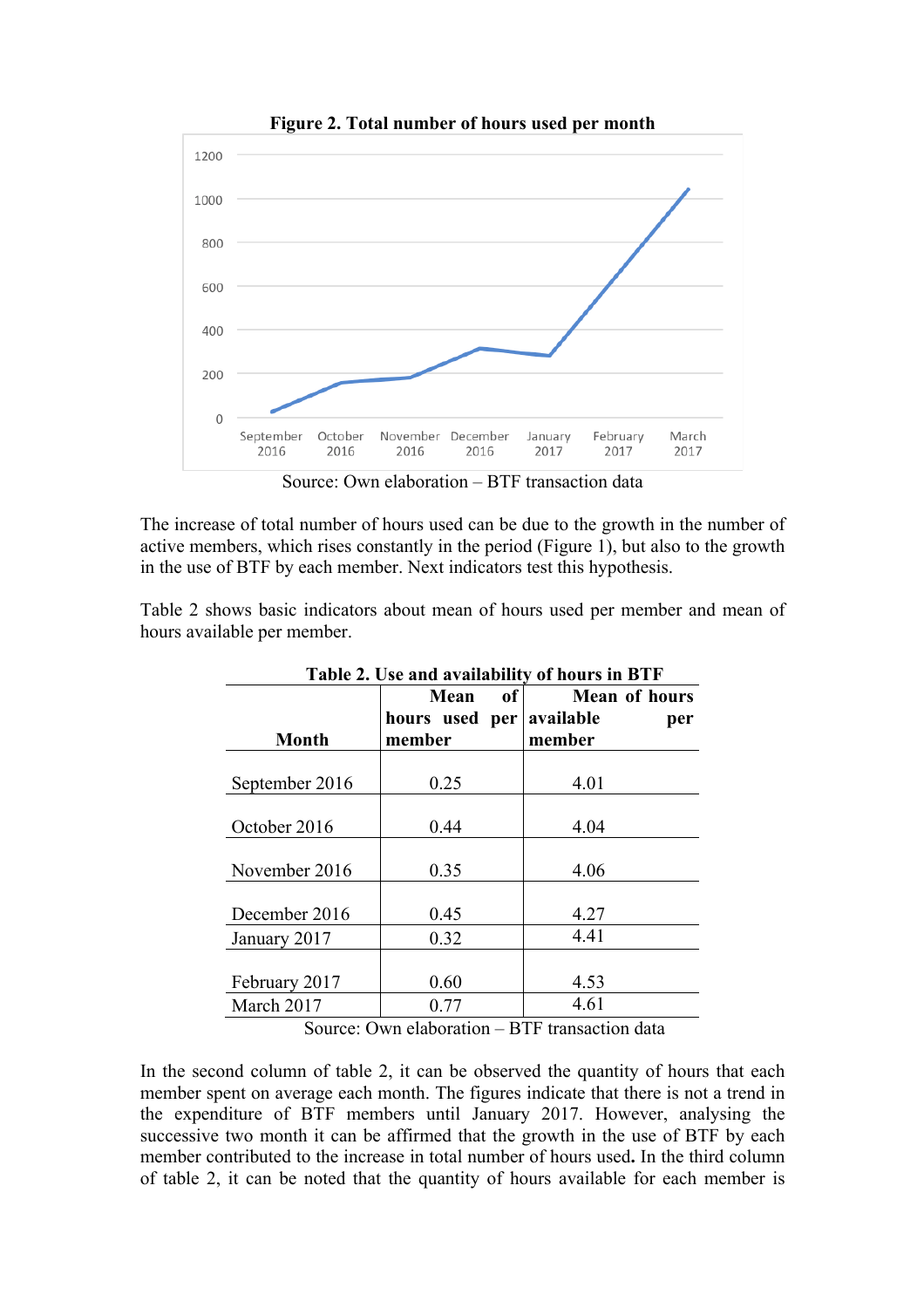increasing constantly: this fact is due to the growth of social projects linked to BTF. At the beginning of BTF, each member had only the availability of four credits received to be a member. With the creation of social project, some credits allocated to social projects are used to pay members involved in these projects and, so, they enter in the bank time system.

Another basic indicator is gender, which is the only socio-economic characteristic that can be extracted from transaction data. Previous researches (Seyfang, 2001; Collom et al, 2012) evidenced that female participation normally is higher than male participation in timebanking.

One first explanation could be the revaluation of women in community currencies, respect the devaluation in formal economy. In fact, time banks are highly egalitarian: each member's hour has the same value regardless of the gender of the person.

A second explanation is the fact that normally women have had historically a larger participation in informal economy than men. Most of time, timebanking has characteristics similar to informal economy, and for this, women have a higher probability to be present.

A third explanation can be derived from the fact that participation in timebanking is normally linked to volunteering, in fact, various activities developed within a time bank has the objective to help community (Collom et al, 2012). Given that, Wilson (2000) evidenced that in the U.S. women are more likely to be volunteers than men. Considering members and transaction data of BTF, table 3 defines the percentages of women and men participation as members and their participation as members that transacted in the period from October 2016 to January 2017. We can see a large female participation in BTF: women are more than three-quarters of total members. This large female participation as members is also reflected in the transactions: women are 77.88% of total members that transacted in the four months considered.

|          | <b>Total</b><br>members | <b>Transaction</b><br>members |
|----------|-------------------------|-------------------------------|
| $\%$ men | 23.89                   | 22.12                         |
| % women  | 76 11                   | 77.88                         |

**Table 3. Gender percentages in total members and transaction members.**

Source: Own elaboration – BTF transaction data

Another basic indicator divides the hours into categories of goods and service transacted. Table 4 provides these broad categories, with some examples of goods and services transacted in each category. The category "not specified" was added because, in recorded transaction data of BTF, some transaction have not specified the type of transaction. This happens more frequently in the first months, reducing with the passage of time, and it is due to adaptation of the organization and the members in the initial period.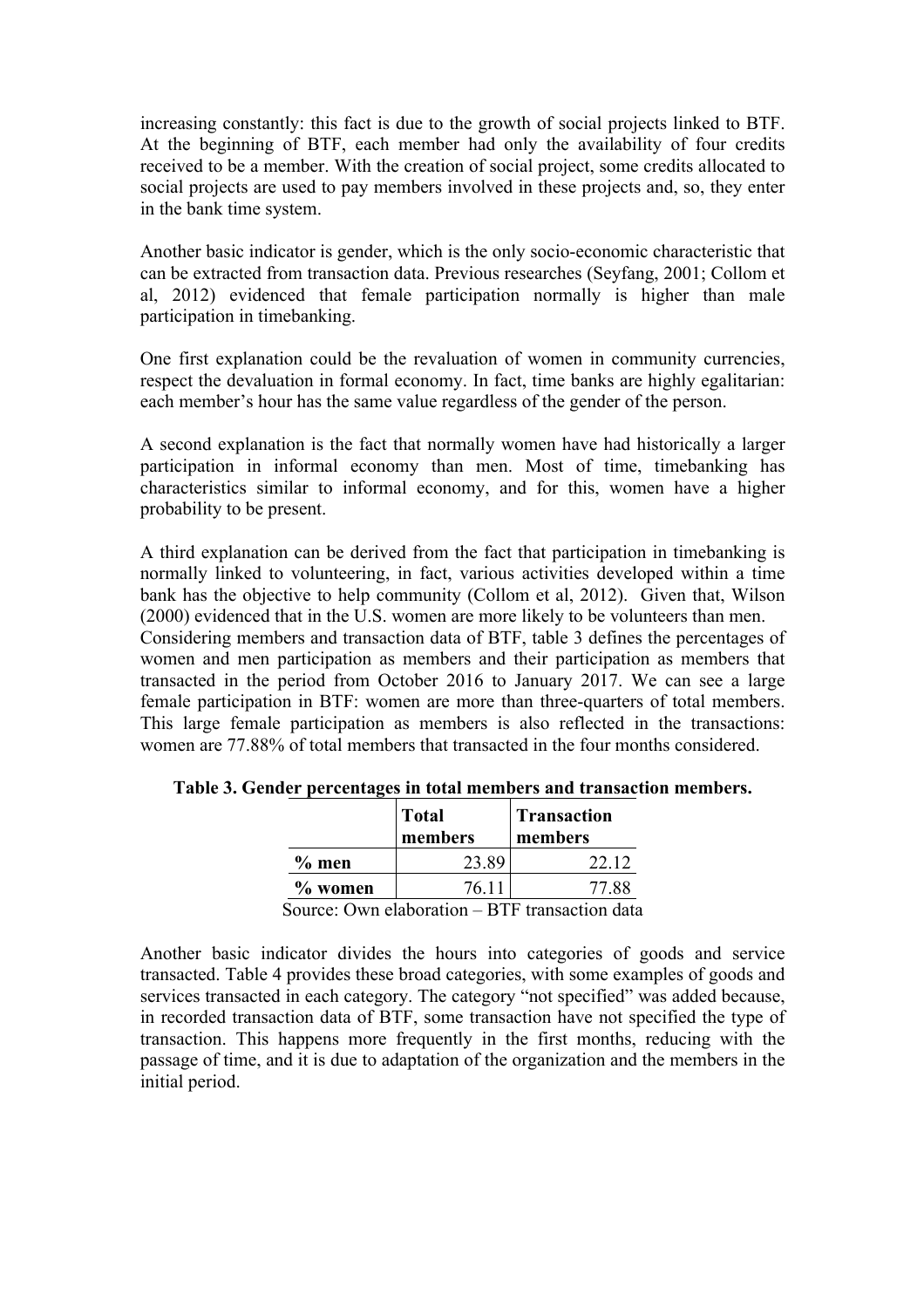| Good and service category                             | <b>Examples</b>                            |
|-------------------------------------------------------|--------------------------------------------|
| Arts and music                                        | Artwork, musical instrument class          |
| <b>Beauty</b>                                         | Haircut, hairdresser, depilation           |
| Cleaning, Light Tasks and Errands                     | House cleaning, dressmaking                |
| <b>Computers and Technology</b>                       | Computer repair, audio/video<br>production |
| Construction, Installation,<br>Maintenance and Repair | House repair, electrician, plumber         |
| <b>Events and Program Support</b>                     | Space rent, events                         |
| Food Preparation and Service                          | Cooking, catering, food                    |
| <b>Health and Wellness</b>                            | Medical and psychological                  |
|                                                       | consultation, massage, natural             |
|                                                       | products, body therapies, sports           |
| Orchard and garden                                    | Orchard and garden maintenance,            |
|                                                       | fertilizer and seedlings sale              |
| Sales and Rentals of Items                            | Purchase of new and used goods             |
| <b>Transportation and Moving</b>                      | Transportation, rides                      |
| Tutoring, Consultation and                            | Lessons, tutoring, childcare,              |
| Personal Services                                     | language classes                           |
| Not specified                                         | Good or service is not specified in        |
|                                                       | <b>BTF</b> data                            |

**Table 4. Good and service categories**

Source: Collom, 2012

Next figure (Figure 3) puts into evidence the percentage of hours of each category respect total hours transacted in each month. The category that stands out is "Health and Wellness": the percentage is between 22% and 35% in the six months considered. Disaggregating the data about "health and wellness" category, "massage" is a service that contributes the most to the high percentage of this category.

According Collom, et al (2012) and Seyfang (2003) time banks are often depicted as a way of having access to services that users otherwise cannot afford, so also BTF incentives most of time the demand of goods or services that normally in traditional monetary economy have not high demand.



**Figure 3. Percentage of Total Hours of Goods/Services Provided by Category**

Source: Own elaboration – BTF transaction data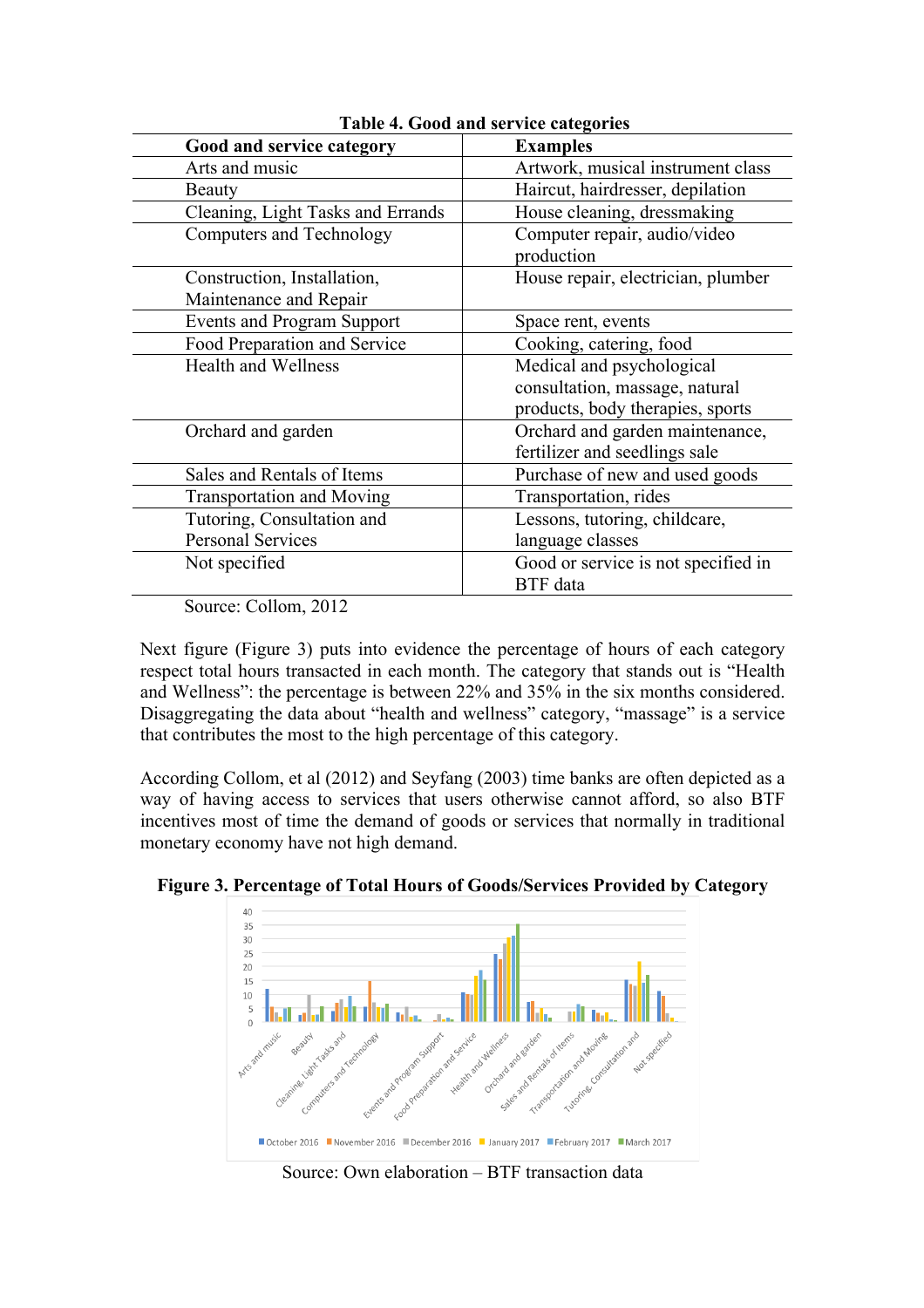The second most used category of services is "Tutoring, Consultation and Personal Services" with a percentage between 13% and 21% in the months considered. Disaggregating the data about "Tutoring, Consultation and Personal Services" category, "professional consultations" are services that contribute the most to this category, with a great importance of graphic design and architecture.

The third category in order of importance is "Food Preparation and Service". Disaggregating the data about all goods and services transacted in BTF, "selling and preparation of food" is the good/service most used by time bank members.

The category "not specified" passed from a percentage of 11.00% in October to 0.19% in March, demonstrating adaptation of the system to reduce the number of hours registered without a category.

Account balance is the next key indicator, which is simply the difference between hours or time money earned (credits) and spent (debits) by each member every month. Within BTF it is not allowed to enter in a negative balance position, that is a member can not make a loan to pay for a transaction because it does not have enough hours. Consequently, when a member has spent more than earn in a month, it means that this member has saved hours in the previous months.



**Figure 4. Percentage of Members in Account Balance Categories (Credit, Balanced, Debit)**

Source: Own elaboration – BTF transaction data

Figure 4 puts into evidence that the majority of members are in a balanced situation in BTF. Due to the prohibition of negative balances, it is more common have a credit situation than a debit situation.

# **4. Advanced indicators of time bank participation**

For obtaining the advanced indicators of BTF participation, it was used UCINET 6 (Borgatti et al., 2002), a software developed for social network analysis. The data considered are transaction data of the period from October 2016 to March 2017. In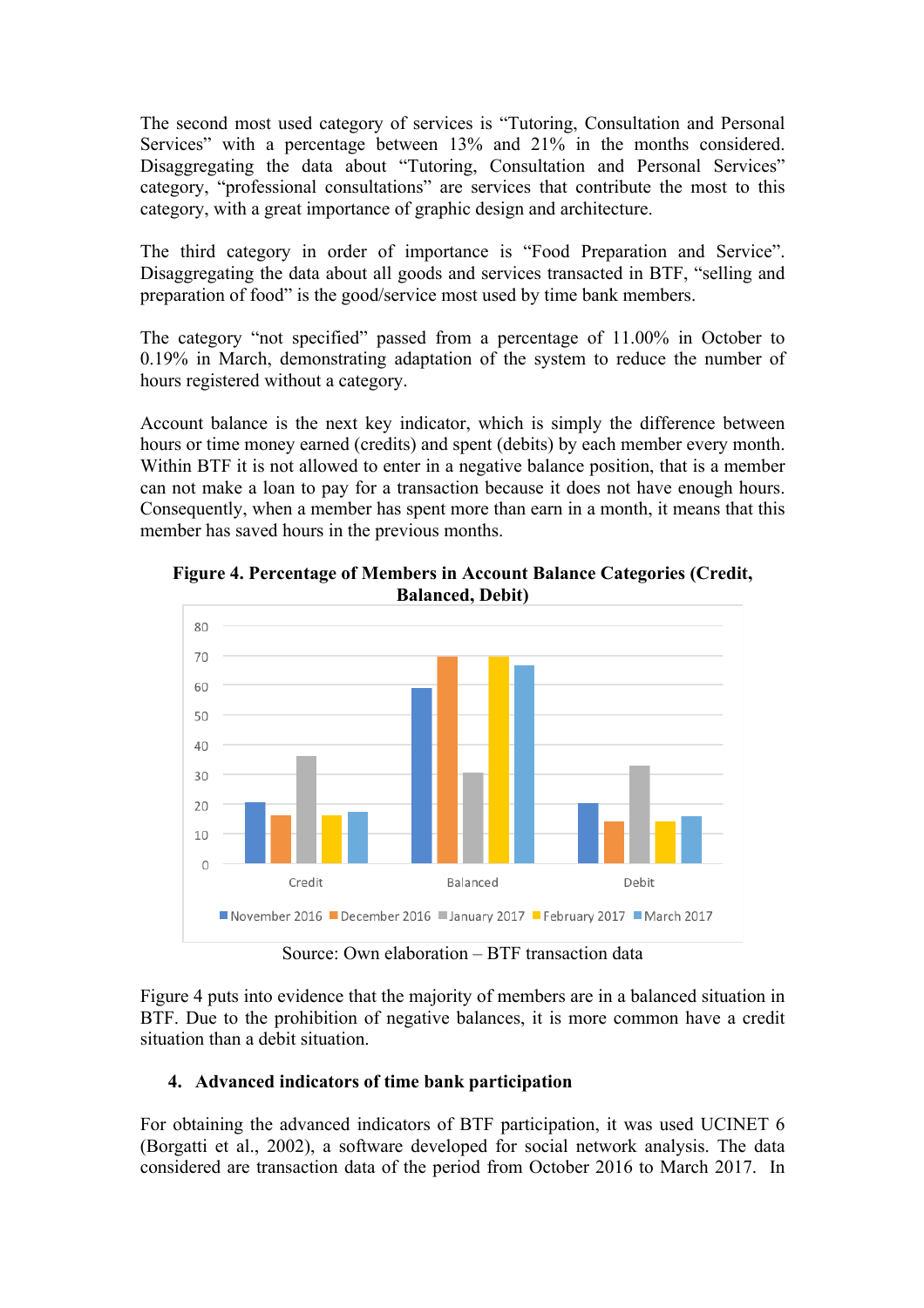this period, 635 BTF members purchased or sold goods or services, realizing 1660 transactions of sale (purchase) of goods and services.

The first indicator is "size" which provides each member's number of trading partners. The value of this variable for each member can be a number between one (for a member who have only transacted with one other member) and the total number of active members of BTF (for a member who have transacted with every member in the system).

The variable size is an useful information for a bank time: the coordination could suggest to the members with few trading partners that it might be a better situation if they requested the service or good from different members. It is a new social opportunity that helps to integrate the new or inactive member into the system (Collom, 2012).

Considering the theory of social capital, it can be affirmed that a bank time with members transacting many times with few members is a system that is building "bonding" social capital. Bonding in social capital is referred to social networks between homogenous groups or individuals. In bonding social capital, individuals are normally connected to few others individuals and protect the group from external individuals or new members.

On the other hand, helping the entrance of new members in a group and facilitating the relations with different members increases the bridging social capital, which is referred to social networks between socially heterogeneous individuals.

At Banco de Tempo - Florianopolis, the number of trading partners ranges from 1 to 45 with 4.26 being the average. Nearly one third (37.01%) of all the members traded with only one other member. The median value is 2, as  $18.43\%$  traded with two other members. At the high end, 10.71% of members had bought goods and services with 10 or more different members.

To observe if "bonding" in social capital is only at the beginning or is already an established reality, it is important to analyse the reciprocated contacts in BTF.

When a member transacts with another from whom it has previously received a service or a good, the relationship becomes reciprocal. Reciprocation further develops a social relationship, represents a second stage of bonding social capital as these two participants have chosen to transact once more.

There are two approaches to calculate the number of reciprocated contacts: Dyadbased Reciprocity and Arc-Based Reciprocity.

Dyad based reciprocity is the number of reciprocated dyads divided by the number of adjacent dyads. A dyad, representing a pair of actors and the possible relational ties between them, is a (node-generated) subgraph consisting of a pair of nodes and the possible line between the nodes.

On the other hand, Arc-Based reciprocity is the number of reciprocated arcs divided by the total number of arcs.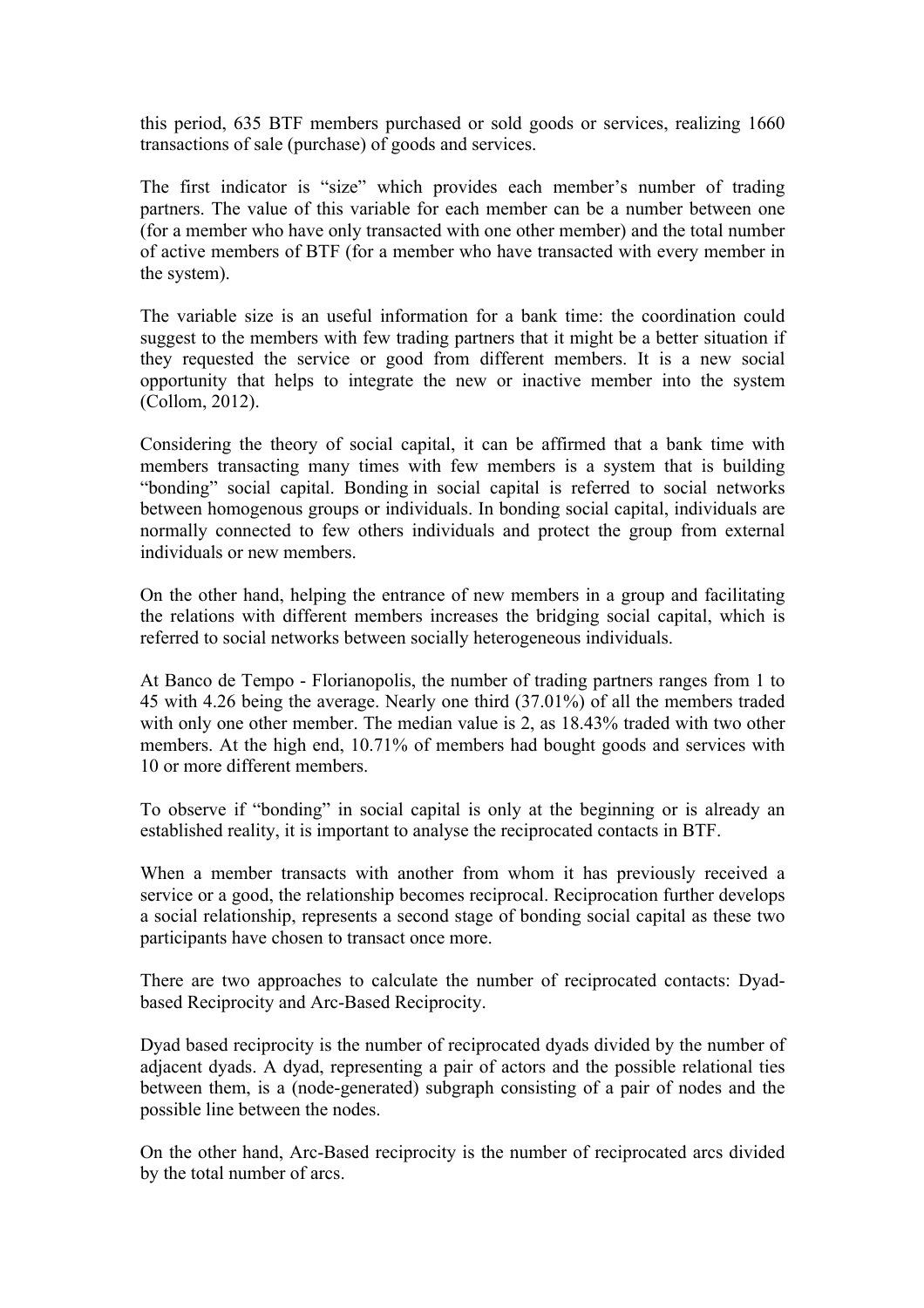At BTF, using dyad-based method, only three members (0.47%) had two reciprocated contacts, twenty members (3.15%) had one, and the large majority of the members (96.38%) did not have any reciprocated contacts. Thus, reciprocation was rare at Banco de Tempo – Florianópolis in the period considered.

The next advanced indicator is transitivity. To derive this indicator, it should be done a triadic analysis. Triadic analysis considers all the different combinations of three individuals and examines the interactions between the three individuals. A total of 16 different triads can exist, each represented by 3 numbers and a letter (if present):

- the first number is the number of reciprocate dyads,
- the second is the number of no-reciprocate dyads
- the third is the number of null dyads.

A letter (if present after the triad) represents a state:

- "D" Down
- $\bullet$  "U" Up
- "T" Transitive
- "C" Cyclic

Figure 5 shows all 16 triads that can exist and the number of occurrences of each type of triad in BTF in the period considered. The numbers evidenced with red character are triads that present transitivity in the interaction. Transitivity exists if actor *i* makes a transaction with actor *j*, and actor *j* in turn makes a transaction with actor *k*, then actor *i* will also make a transaction with actor *k* (Wasserman, Faust, 1994).



**Figure 5. Types of triads and occurrences in BTF.**

Source: Wasserman, Faust, 1994 and own elaboration – BTF transaction data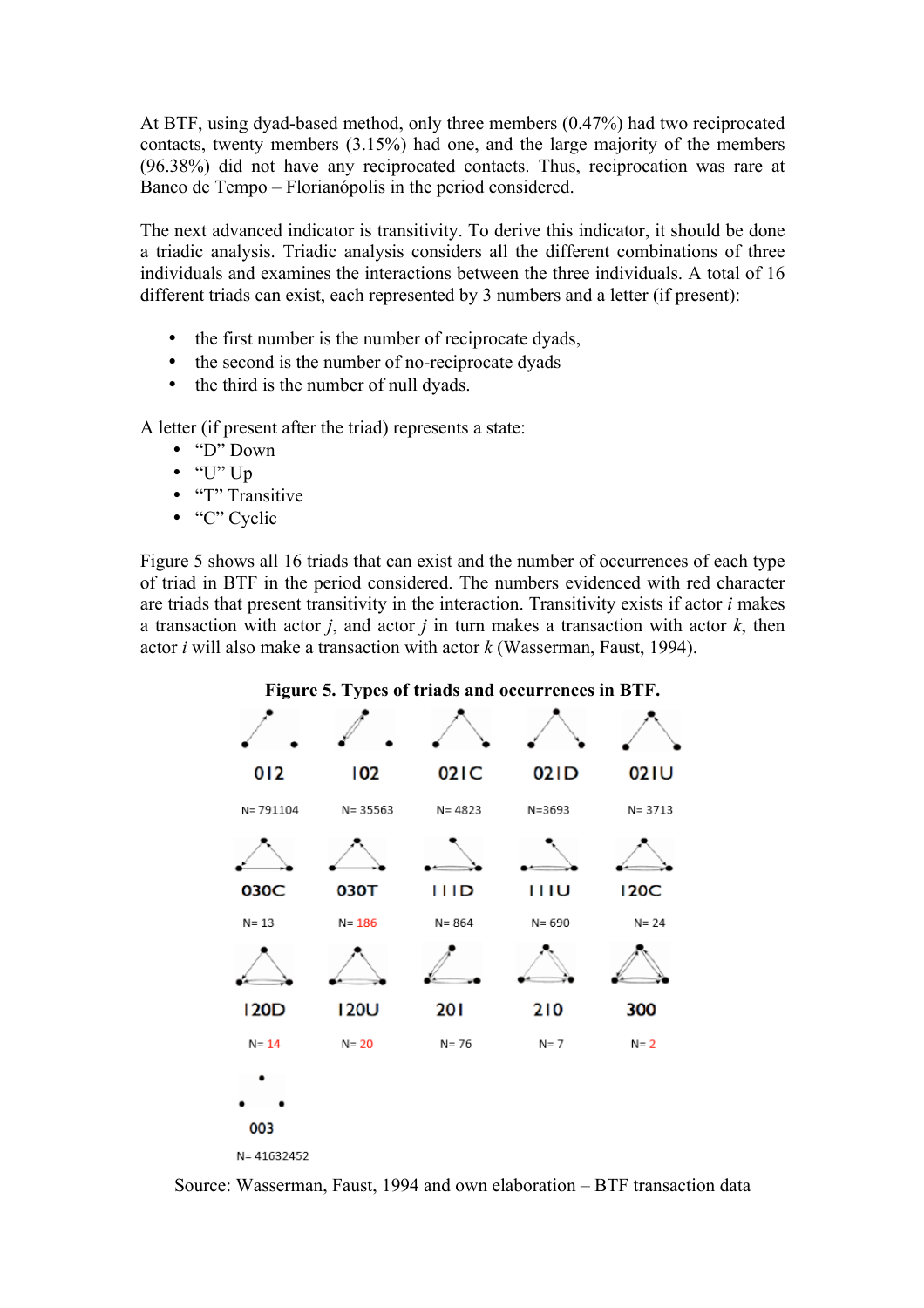Considering transaction data of BTF, the triad transitivity is 3.3%, a low percentage. A low value of transitivity means that the group is disorganized: people might not know exactly how all their friends are connected (Wasserman, Faust, 1994)

Network density is the next advance indicator of individual participation in time banking.

Density is expressed as a percentage, where the extreme values are zero, when a member's trading partners have never transacted with one another, and 100, when all trading partners of a member have exchange with one another.

In this calculation of density, it is only considered the fact whether a tie exists between members, without considering the direction of the tie, buying or selling a good or service.

Density is important for a time bank: members during a transaction often talk about the network and other exchanges done in the past with other members. Thus, members living in well-connected areas of the network are expected to have greater information about the quality of good or services of other members within the time bank and so, have an higher probability to be more active. Referrals are an important mode of learning about services and goods supplied, given the fact that advertising is not normally present in time banking. Moreover, the information that is widespread in highly dense network generally can increase bonding social capital (Collom, 2012). The ego-network density indicator at BTF ranges from 0% to 100% with an average of 2.81%. A large number (72.13%) of the members have 0% density, no transaction connections among their alters.

To better understand and visualize the variable "density" it can be interesting to build graphs illustrating social network of some members of BTF.

The first graph (Figure 6) represents the social network of a BTF member that has many trading partners (13), but it has a density of 0%, in fact none of trading partners have exchange with one another over 156 possible pairs.





Source: Own elaboration – BTF transaction data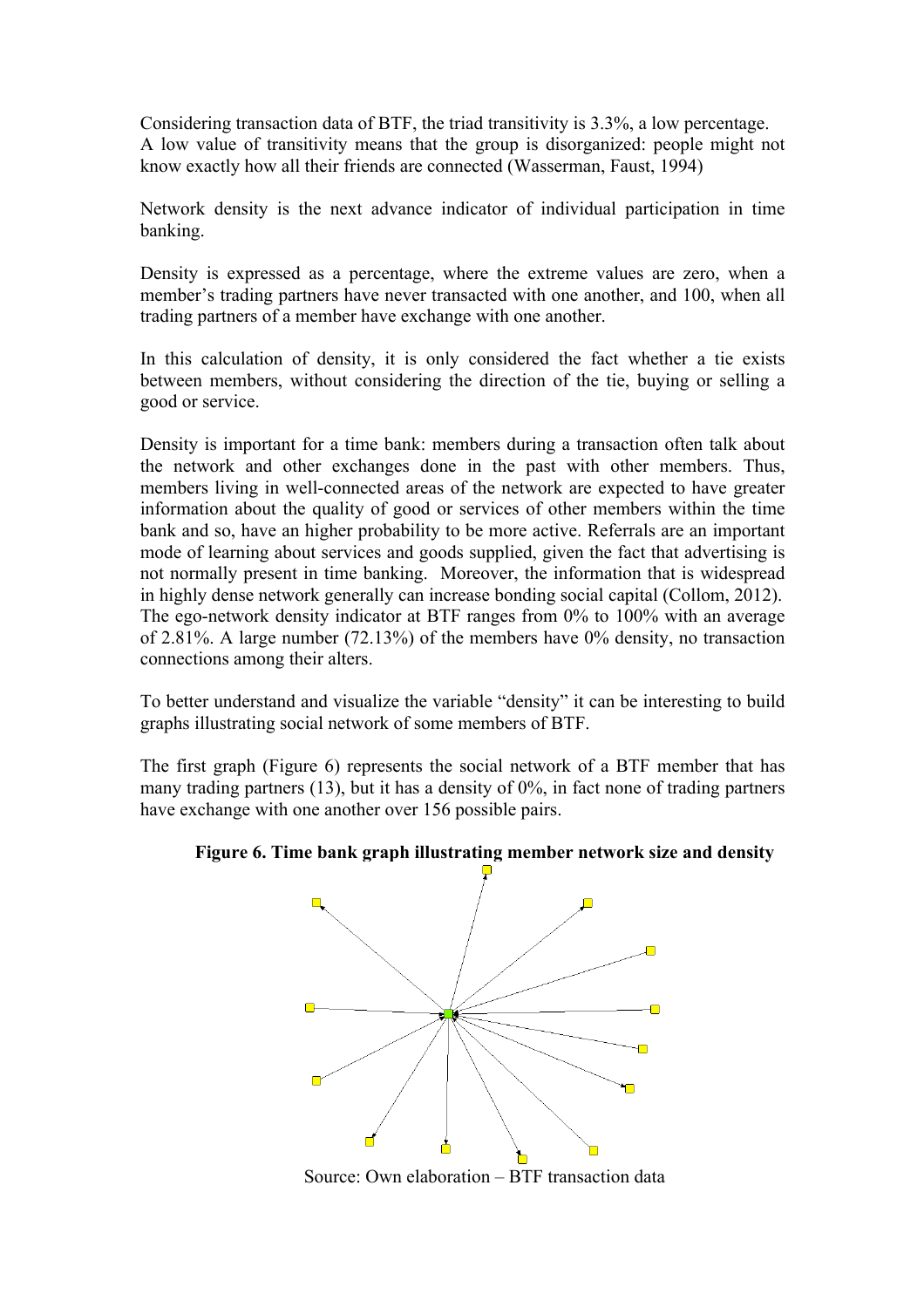The following graph (Figure 7) represents the social network of a BTF member that has a number (12) of trading partners near to the number of previous graph, but a positive density (14.39%) and the presence of one reciprocate connection.



**Figure 7. Time bank graph illustrating member network size and density**

Source: Own elaboration – BTF transaction data

## **Conclusions**

This paper can be considered an exploratory analysis of timebanking in Brazil and, given poor Brazilian literature in this area, one of the first papers studying this topic in the country.

Since Banco de Tempo – Florianópolis is an organization in the early stages of life, the analysis of this paper is limited. In BTF, the creation of social capital is at an early stage: members are still "experimenting" time bank and are getting to know the other members. Moreover, the number of members has increased very quickly in few months, removing the possibility for older members to know all the new members. It can be supposed that with the passing of time, these evidences will be more robust, given the increasing member participation and the increased confidence of the members in making transactions within time bank.

Beside that, some limitation of this paper can be showed. As other researchers (Seyfang 2001; Lasker et al. 2011; Collom, 2012) have evidenced, the use of transaction data can lead to some problems. First, some members can not inform the organization about some of their transactions. When this fact happens, it means, most of times, that time bank works in a good way. For example, some members that are very linked each other can exchange some goods or services directly without reporting the transactions or they become friends and do not charge for credit.

Second, the bank organization can record the data about transaction with some errors. For example, some transactions can be recorded with a wrong number of credits or registered with a wrong type of good or service.

Finally, we can suggest the next steps of research on BTF. Considering the lack of further data, mainly sociodemographic, additional data will be collected applying a survey to BTF members. This survey will include variables such as gender, age, race,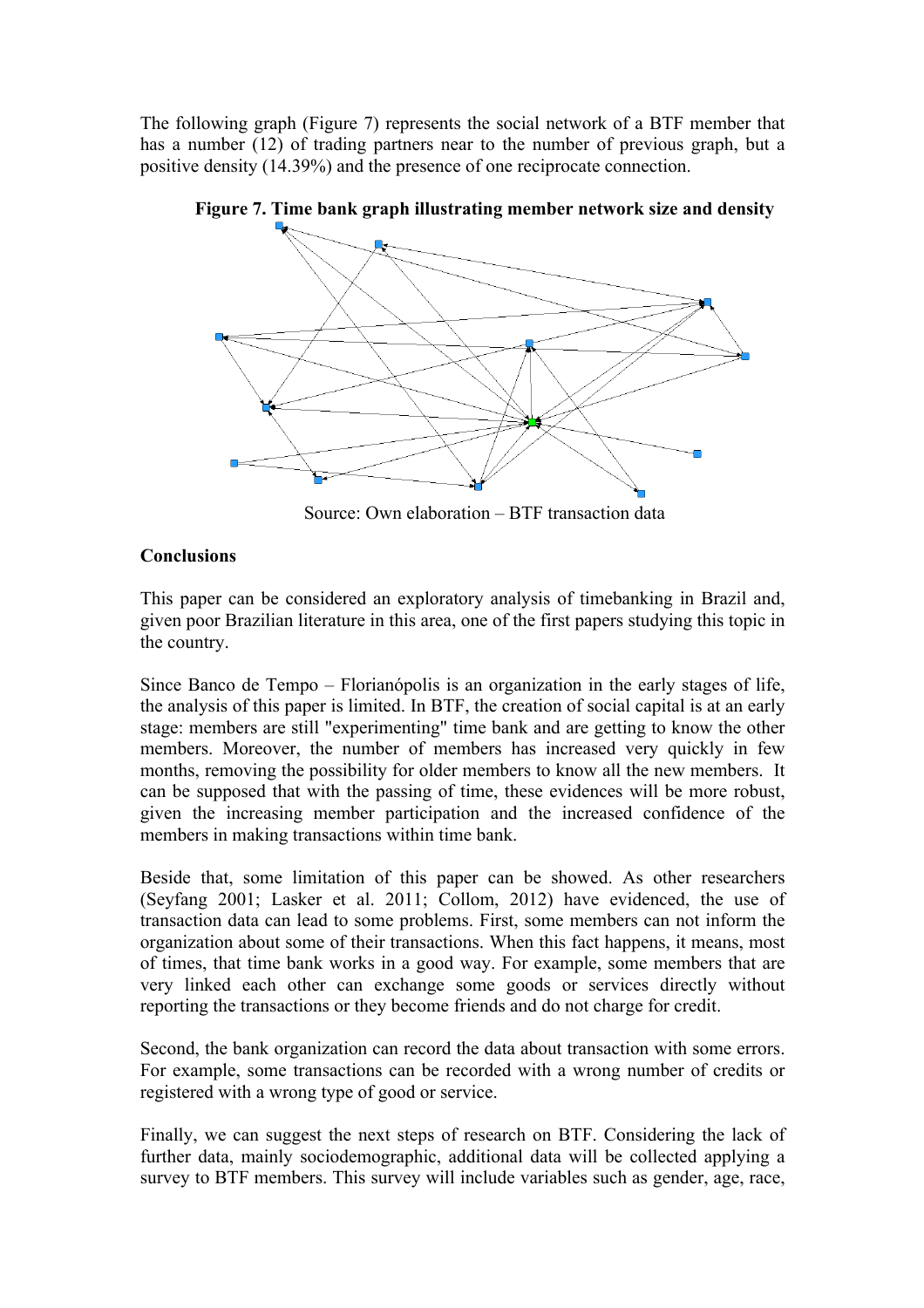education, income, marital status, etc. With this information, we could exam demographic differences in member participation, that is, if exist some difference between BTF members and other people living in Florianópolis. Using the same tools of this papers, it could be also investigated the characteristics of trading partners.

Moreover, it can be studied whether BTF is contributing to build social capital in the areas where it is present and what type of social capital is created the most. Besides that, it is interesting to research whether BTF has a role of poverty relief and as opportunity to unemployed people. Lastly, it could be calculated what would be the value of the hours spent for transactions in BTF, to estimate how much was spent in time bank rather than in the traditional economy or how much was spent that otherwise would not be spent on the traditional economy.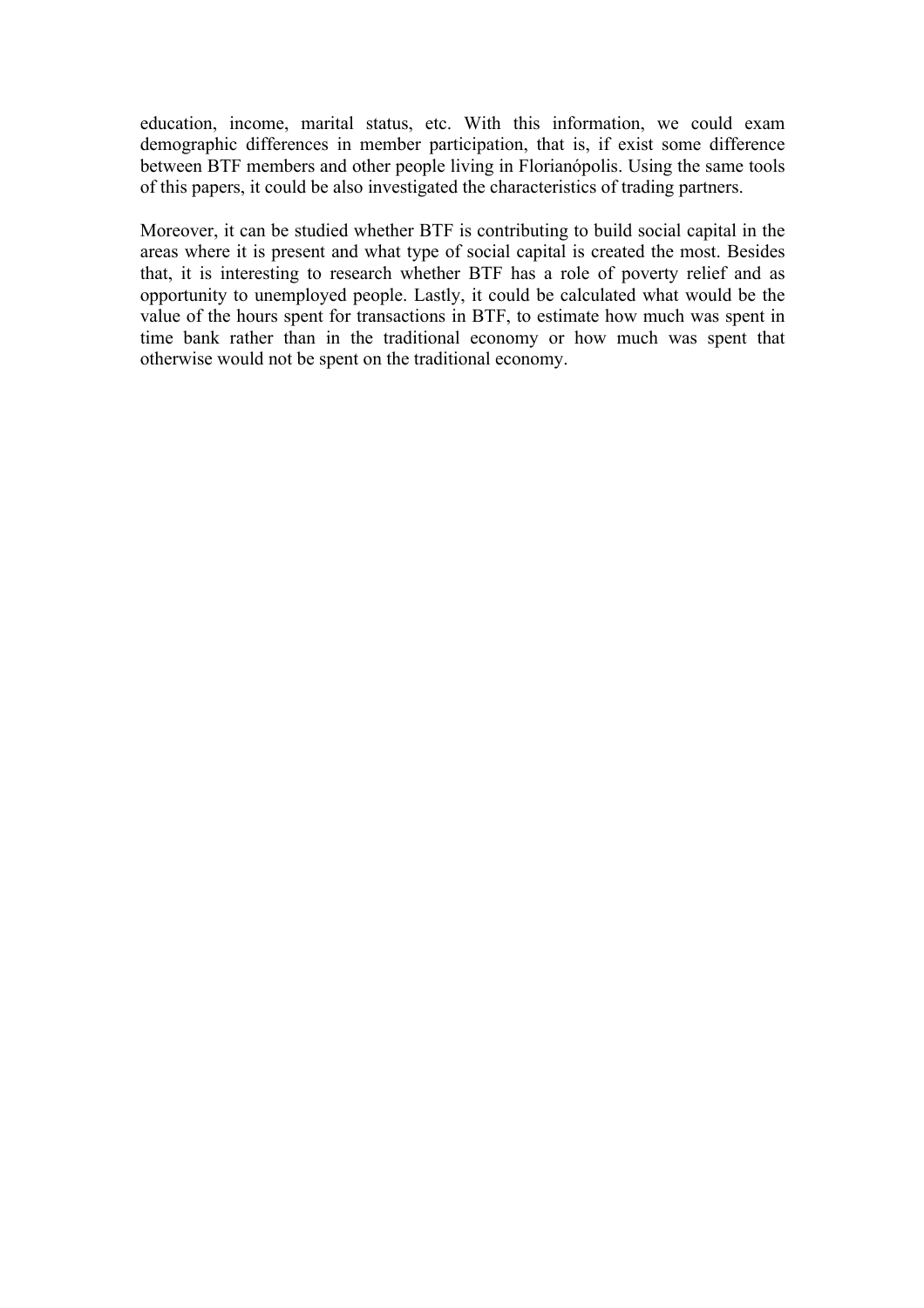### **References**

Borgatti, S.P., Everett, M.G. & Freeman, L.C. (2002). *Ucinet 6 for Windows: Software for Social Network Analysis*. Harvard, MA: Analytic Technologies

Cahn, E. (1992). *Time Dollars: The New Currency That Enables Americans to Turn Their Hidden Resource-Time-Into Personal Security & Community Renewal*. Emmaus, Pennsylvania: Rodale Press

Cahn, E. (2000). *No More Throwaway People: The co-production imperative*. Washington: Essential Books

Collom, E. (2012). Key Indicators of Time Bank Participation: Using Transaction Data for Evaluation. *International Journal of Community Currency Research*, 16, 18- 29

Collom, E., Lasker, J.N. & Kyriacou, C. (2012). *Equal Time, Equal Value Community Currencies and Time Banking in the US*. Surrey: Ashgate

Douthwaite, R. (1996). *Short Circuit: Strengthening local economies for security in an unstable world*. Totnes: Green Books

Gessel, S. (1958). *The Natural Economic Order*. London: Peter Owen

Jackson, T. (2004). *Chasing Progress: Beyond Measuring Economic Growth*. London: New Economics Foundation

Keynes, J. M. (1973). *The General Theory Of Employment, Interest And Money*. London: Macmillan

Lasker, J., Collom, E., Bealer, T., Niclaus, E., Young, J., Kratzer, Z., Baldasari, L., Kramer, E., Mandeville, R., Schulman, J., Suchow, D., Letcher, A., Rogers, A., & Perlow, K. (2011). Time Banking and Health: The Role of a Community Currency Organization in Enhancing Well-Being. *Health Promotion Practice*, 12 (1), 102-115

Robertson, J. (1999). *The New Economics Of Sustainable Development: A briefing for policymakers*. London: Kogan Page

Ryan Collins, J., Stephens, L., & Coote, A. (2008). *The new wealth of time: How timebanking helps people build better public services*. London: New Economics Foundation

Seyfang, G. (2000).The Euro, the pound and the shell in our pockets: rationales for complementary currencies in a global economy. *New Political Economy*, 5, 227- 246

Seyfang, G. (2001). Community currencies: Small change for a green economy*. Environment and Planning*, 33 (6), 975-996